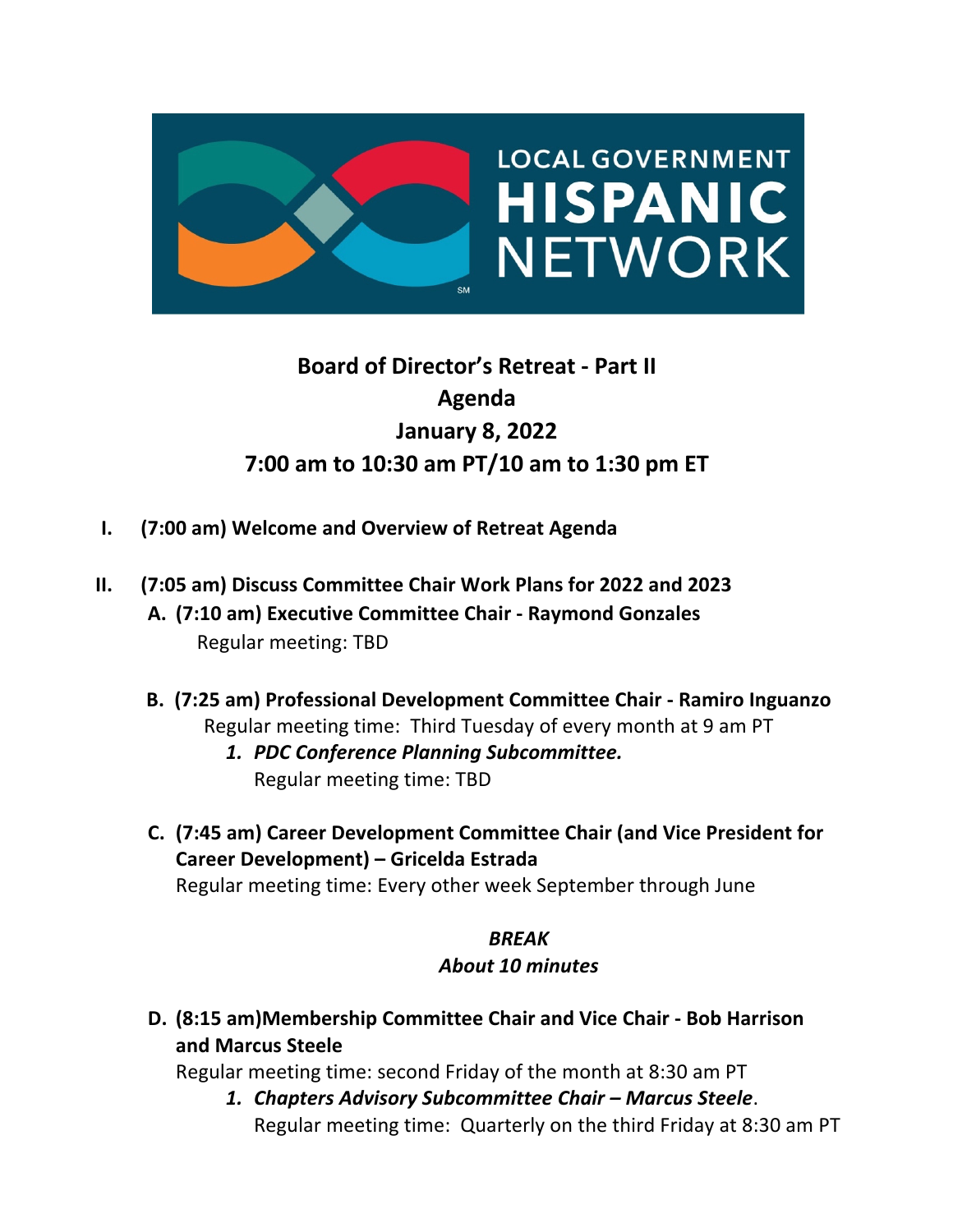- **E. (8:35 am) Marketing and Communications Committee Co-Chairs - TBD** Regular meeting time: TBD
- **F. (8:55 am) Scholarships and Fund Development Committee Chair - Rolando Fernandez**

Regular meeting time: TBD

## *BREAK About 10 minutes*

- **G. (9:25 am) International Committee Chair - Noel Bernal** Regular meeting time: First Wednesday of the month at noon PT
- **H. (9:45 am) Nominations Committee Chair - TBD (President appoints chair and committee)**

Regular meeting time: TBD based on timelines in the bylaws

## **III. (9:55 am) Approval of the Management Partners Contract for LGHN Executive Director Services for Calendar Years 2022 and 2023**

- **IV. (10:10 am) Discuss and Affirm the Date and Location of the 2022 Board Retreat in Chicago, IL**
	- $\triangleright$  Central location and opportunity to develop a new LGHN Chapter. *(Collaborate with GovHR and GFOA to provide training and facilities for the retreat. Also, propose a reception to kick-off new LGHN Chapter.)*
	- $\triangleright$  Other potential locations previously discussed include Brownsville, TX, Miami/Dade County, FL, and Denver, CO

### **V. (10:25 am) Wrap Up and Key Takeaways from the Retreat**

- **A. Review Board decisions from the day**
- **B. What stands out from today's discussion?**

Adjourn by 10:30 am PT/1:30 pm ET

September 2021 Retreat Report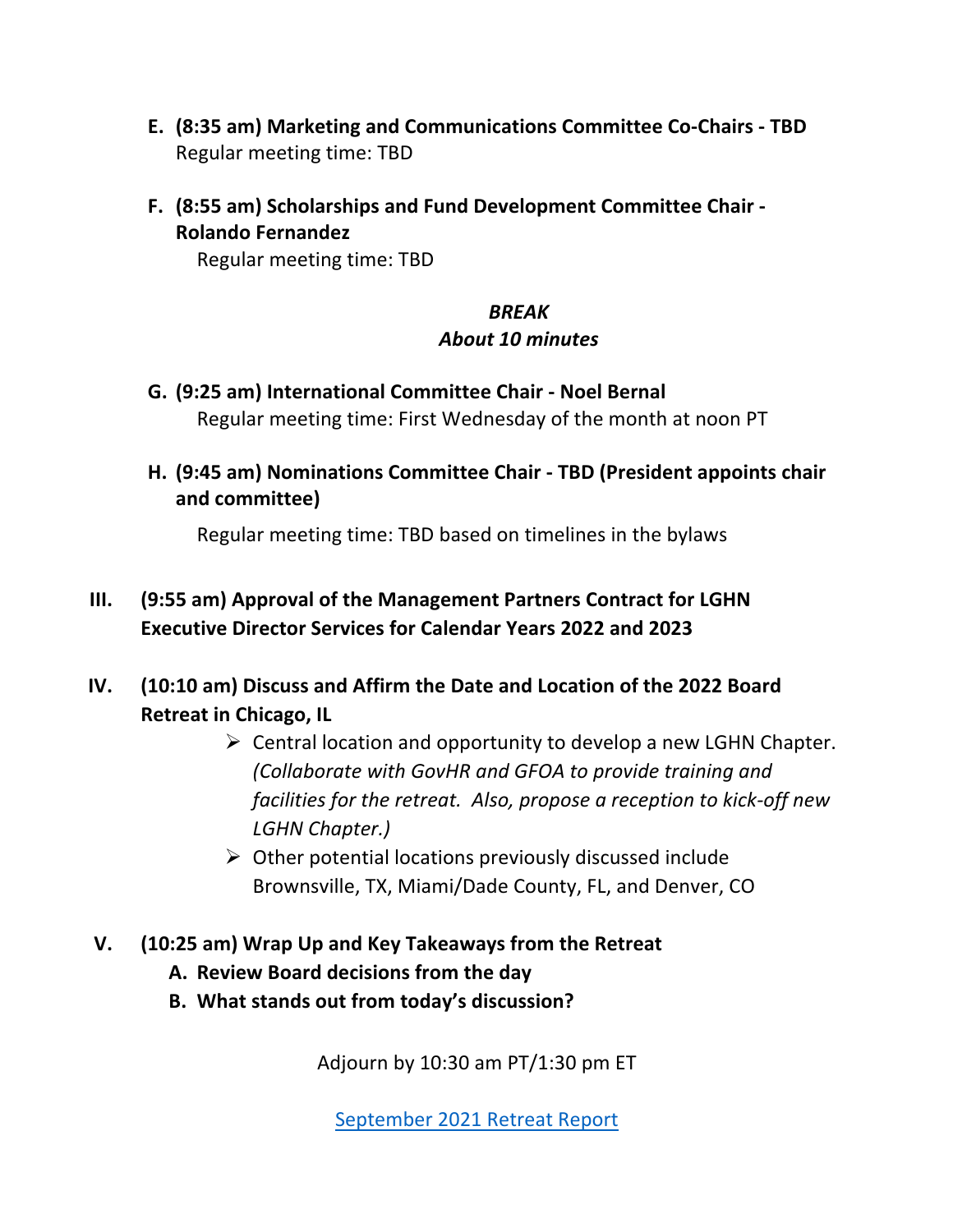

## **LGHN Board of Director's Retreat Discussion and Notes - Part II**

|                                          | <b>LGHN Committee Work Plans for 2022 and 2023</b>                         | <b>Retreat Discussion</b> |
|------------------------------------------|----------------------------------------------------------------------------|---------------------------|
|                                          | A. Executive Committee Chair - Raymond Gonzales - Staff support from       |                           |
| <b>Christine</b>                         |                                                                            |                           |
|                                          | 1. LGHN values and process to confirm alignment by third-party contractors |                           |
|                                          | 2. Explore partnerships with other organizations and build relationships   |                           |
|                                          | 3. Better define relationships with and opportunities for participating in |                           |
|                                          | programs offered by LGHN affiliates (NFBPA, I-NAPA, NACA, GFOA).           |                           |
|                                          | 4. Create a master calendar of affiliate activities.                       |                           |
|                                          | 5. Review terms of ICMA affiliate agreement and establish expectations of  |                           |
| <b>ICMA</b>                              |                                                                            |                           |
|                                          | 6. Set time and develop agenda for leadership meeting with ICMA            |                           |
|                                          | 7. Update Board commitment forms                                           |                           |
| $\bullet$                                | Members include Rolando Fernandez, Samantha Tavares, Bob Harrison,         |                           |
|                                          | <b>Gricelda Estrada and Ramiro Inguanzo</b>                                |                           |
| <b>Regular meeting: TBD</b><br>$\bullet$ |                                                                            |                           |
|                                          |                                                                            |                           |
|                                          |                                                                            |                           |
|                                          |                                                                            |                           |
|                                          |                                                                            |                           |
|                                          |                                                                            |                           |
|                                          |                                                                            |                           |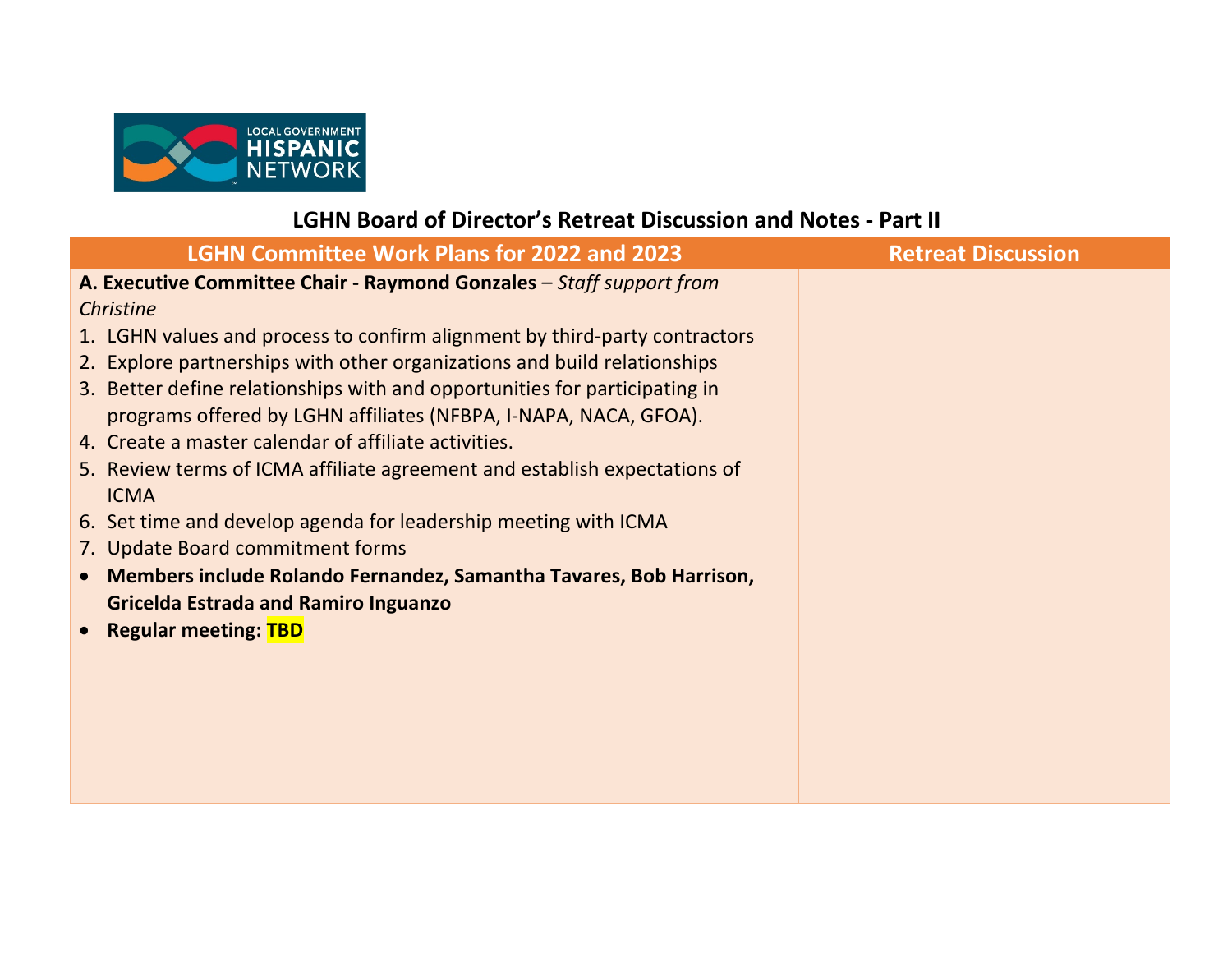| <b>LGHN Committee Work Plans for 2022 and 2023</b>                                                                                                                                                                                                                                                                                                                                                                                                                                                                                                                                                                                                                                                                                                                                                                                                                | <b>Retreat Discussion</b> |
|-------------------------------------------------------------------------------------------------------------------------------------------------------------------------------------------------------------------------------------------------------------------------------------------------------------------------------------------------------------------------------------------------------------------------------------------------------------------------------------------------------------------------------------------------------------------------------------------------------------------------------------------------------------------------------------------------------------------------------------------------------------------------------------------------------------------------------------------------------------------|---------------------------|
| B. Professional Development Committee Chair - Ramiro Inguanzo - Staff<br>support from Christine<br>1. Negotiate new training programs with SGR<br>2. Identify topics for 2022 webinars<br>3. Reach out to LGHN chapters to assist with regional in-person training and<br>networking sessions<br>4. Identify affiliate events that will include LGHN sponsored sessions<br>• Regular meeting time: Third Tuesday of every month at 9 am PT<br>PDC Conference Planning Subcommittee. Finalize 2023 LGHN<br>$\mathbf{l}$ .<br>Conference location, dates and recruit a "host" committee. Review<br>conference planning responsibilities and establish working schedule for<br>the planning process. Recruit LGHN members to assist and serve on the<br>conference planning committee. Identify potential sponsors for 2023<br>conference. Regular meeting time: TBD |                           |
| C. Career Development Committee Chair (and Vice President for Career<br>Development) - Gricelda Estrada - Staff support from Christine<br>1. Kick off revised Madrinas/Padrinos coaching program.<br>2. Create strategy for youth/student engagement<br>3. Outreach to executive search firms for assistance with interview skills,<br>resume writing, etc.<br>4. Foster university partnerships (John J College, NY; Maxwell School; ICMA<br>Fellows; University of San Francisco and Monica Hudson)<br>Regular meeting time: Every other week September through June                                                                                                                                                                                                                                                                                            |                           |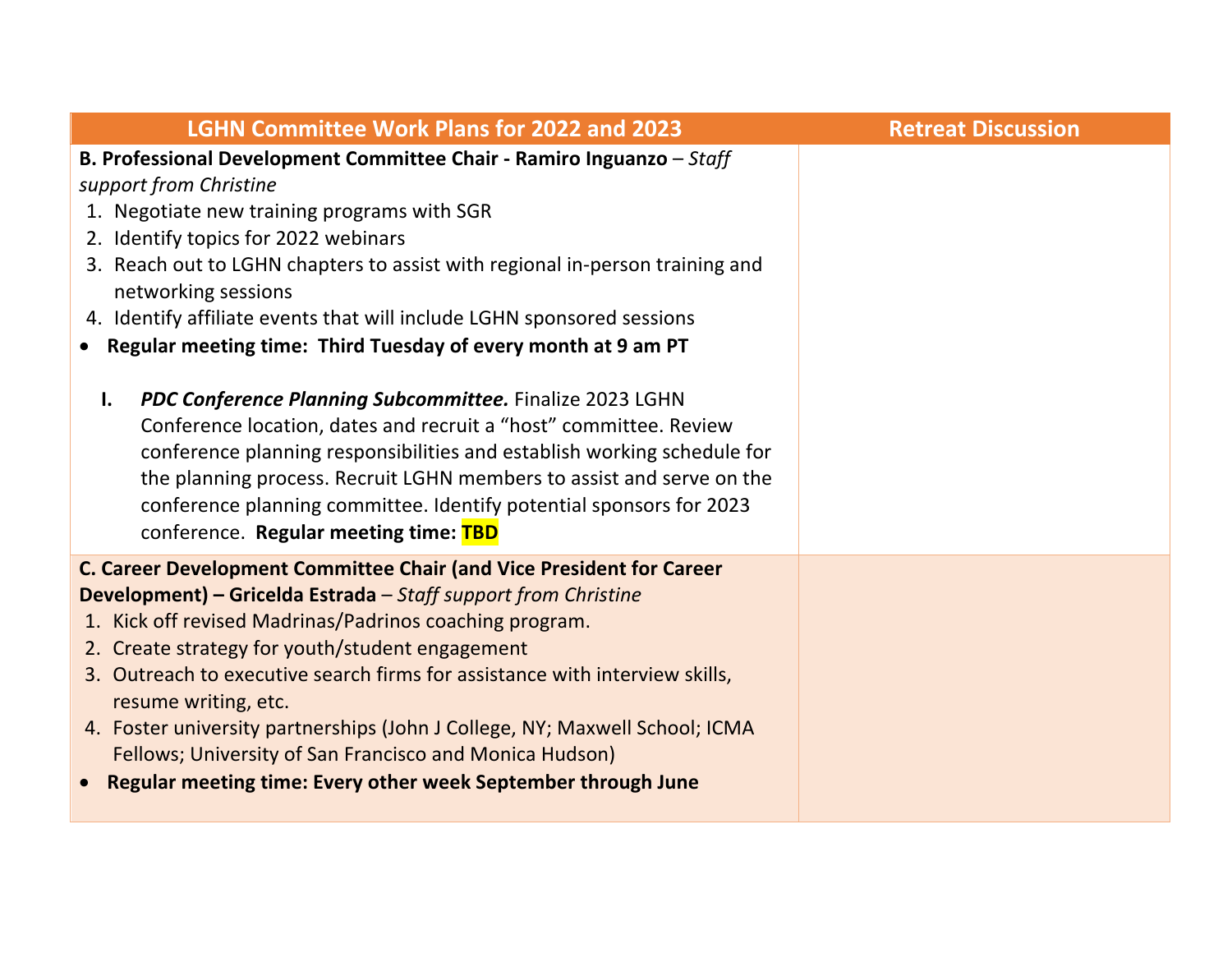| <b>LGHN Committee Work Plans for 2022 and 2023</b>                                                                                                                                                                                                                                                                                                                                                                                                                                                                                                                                                                                                                                                                                                                                                                                                                                                             | <b>Retreat Discussion</b> |
|----------------------------------------------------------------------------------------------------------------------------------------------------------------------------------------------------------------------------------------------------------------------------------------------------------------------------------------------------------------------------------------------------------------------------------------------------------------------------------------------------------------------------------------------------------------------------------------------------------------------------------------------------------------------------------------------------------------------------------------------------------------------------------------------------------------------------------------------------------------------------------------------------------------|---------------------------|
| D. Membership Committee Chair and Vice Chair - Bob Harrison and Marcus<br>Steele - Staff support from Karen<br>1. Kick off joint membership drive with ICMA<br>a. Target membership outreach to Hispanic City managers<br>b. Target membership outreach to state associations to establish<br>partnerships<br>2. Track membership growth and report regularly to the LGHN board<br>3. Work with NACA to increase County membership<br>4. Pursue new regional chapters and set priorities for 2022<br>Regular meeting time: second Friday of the month at 8:30 am PT<br>$\bullet$<br><b>Chapters Advisory Subcommittee Chair - Marcus Steele.</b> Establish<br>I.<br>advisory committee in conjunction with LGHN chapter<br>representatives. Develop plan to engage chapters on an ongoing<br>basis. Create a chapter recognition program. Regular meeting time:<br>Quarterly on the third Friday at 8:30 am PT |                           |
| E. Marketing and Communications Committee Co-Chairs - TBD - Staff support<br>from Christine<br>1. Develop/improve social media plan<br>2. Develop communications and marketing strategy and branding<br>3. Assist with organizing posted/recorded webinars and training sessions.<br>4. Social media tracking<br><b>Regular meeting time: TBD</b>                                                                                                                                                                                                                                                                                                                                                                                                                                                                                                                                                              |                           |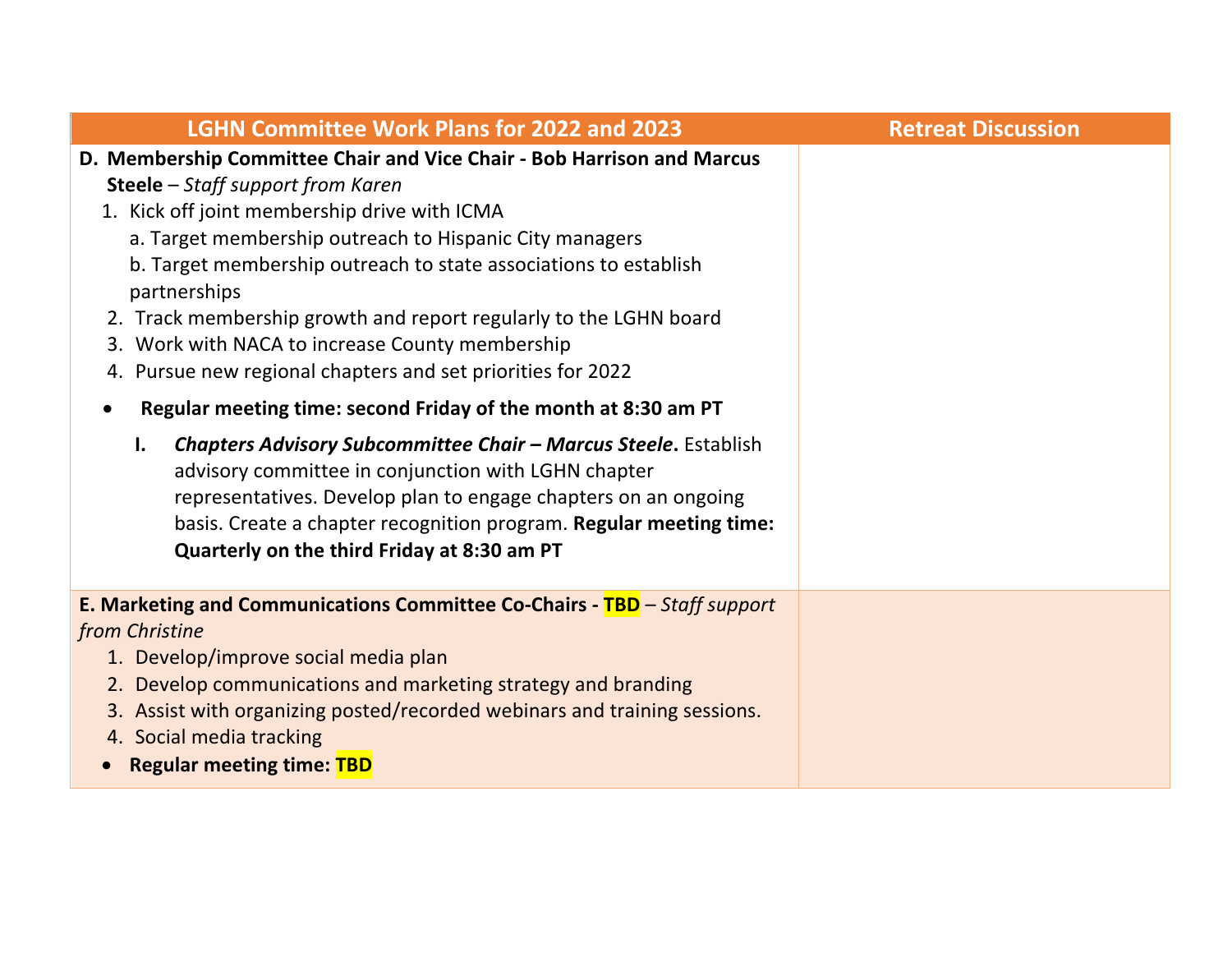| <b>LGHN Committee Work Plans for 2022 and 2023</b>                                                                                                                                                                                                                                                                                                                                                                                                                                                                                                                                                                                                                                                                       | <b>Retreat Discussion</b> |
|--------------------------------------------------------------------------------------------------------------------------------------------------------------------------------------------------------------------------------------------------------------------------------------------------------------------------------------------------------------------------------------------------------------------------------------------------------------------------------------------------------------------------------------------------------------------------------------------------------------------------------------------------------------------------------------------------------------------------|---------------------------|
| F. Scholarships and Fund Development Committee Chair - Rolando Fernandez<br>- Staff support from Karen and Christine as needed<br>1. Discuss funding assistance from ICMA<br>2. Review LGHN value statement for potential sponsors<br>3. Update sponsor packet with sponsorship options<br>4. Develop strategy for sponsor outreach<br>5. Establish working group of retired LGHN members to assist with the<br>"ask"<br>Members include Frances Gonzales, Matt Rivera, Ray Gonzales,<br><b>Orlando Cruz, and United Health Care Representative</b><br><b>Regular meeting time: TBD</b>                                                                                                                                  |                           |
| G. International Committee Chair - Noel Bernal - Staff support from Karen<br>transition to Christine summer 2022<br>1. Develop structure for training programs<br>2. Adapt training materials from ICMA credentialing program<br>3. Short-term: Use PowerPoint format to adapt and translate training<br>modules<br>4. Long-term: Complete translations of the ICMA materials that were<br>identified for Puerto Rico<br>5. Invite LGHN members to create case studies in line with the training<br>structure<br>6. Market the training opportunities<br>a. Outreach to potential trainers from LGHN membership and survey<br>administered in 2022 (must be Spanish speakers)<br>b. Market to Puerto Rican jurisdictions |                           |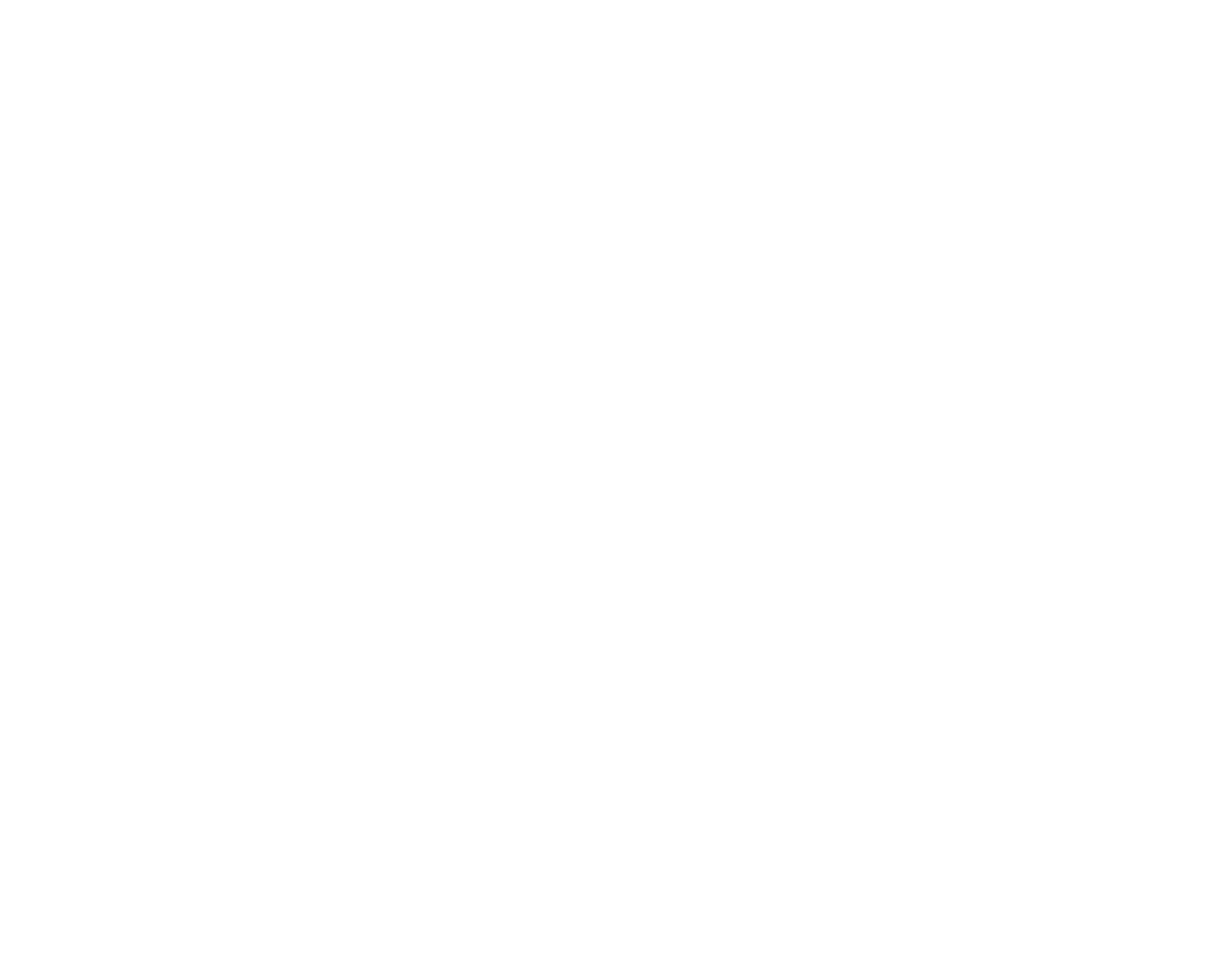#### **AGREEMENT**

THIS AGREEMENT is made and entered into this **the day of the 2022,** by and between the Local Government Hispanic Network, a non-profit 501(c) (3) Corporation (hereinafter referred to as "LGHN"), and Management Partners, Inc., (hereinafter referred to as "Partners").

#### **RECITALS**

WHEREAS, LGHN wishes to contract for a variety of administrative and executive director services without incurring the costs associated with directly employing such an individual, and

WHEREAS, Partners is a consulting firm which includes staff expertise in executive director and support functions, as well as an established administrative support infrastructure; and

WHEREAS, LGHN desires to engage Partners to render certain management support and administrative functions on an as needed basis and consistent with resources available to the LGHN to support these functions, and Partners is willing to provide such services as such resources are available, and

WHEREAS, it is the intent of LGHN and Partners to create a partnership collaboration, with Partners committing to become fully familiar with all relevant aspects of LGHN operations so as to enable it to provide services in a timely manner and at minimum cost;

NOW THEREFORE, in consideration of the premises and mutual obligations herein, the parties hereto do mutually agree as follows:

1. **Scope of services**. Partners shall perform the management support services (hereinafter referred to as the "services"), as outlined below, in a satisfactory and proper manner in accordance with direction provided by the LGHN President and Executive Committee, and available LGHN resources.

#### **1.1. Strategic Support**

Partners will provide professional staff assistance to implement elements of the LGHN strategic plan.

Management Partners will provide the following services:

- 1.1.1. Board of Directors' agenda preparation, minutes and other materials for Board meetings including the annual retreat/meeting
- 1.1.2.**Financial Stability.** Partners will work with LGHN to raise 100% of the annual operating budget and develop an appropriate reserve fund of approximately three months of operating costs. It will recommend specific strategies for achieving financial objectives, along with a budget, schedule, and milestones. Management Partners will assist with developing a fundraising strategy and outreach to potential sponsors. Partners may recommend a request for qualifications/request for proposals process for securing the services of a professional fundraiser to be funded by a sharing of campaign proceeds.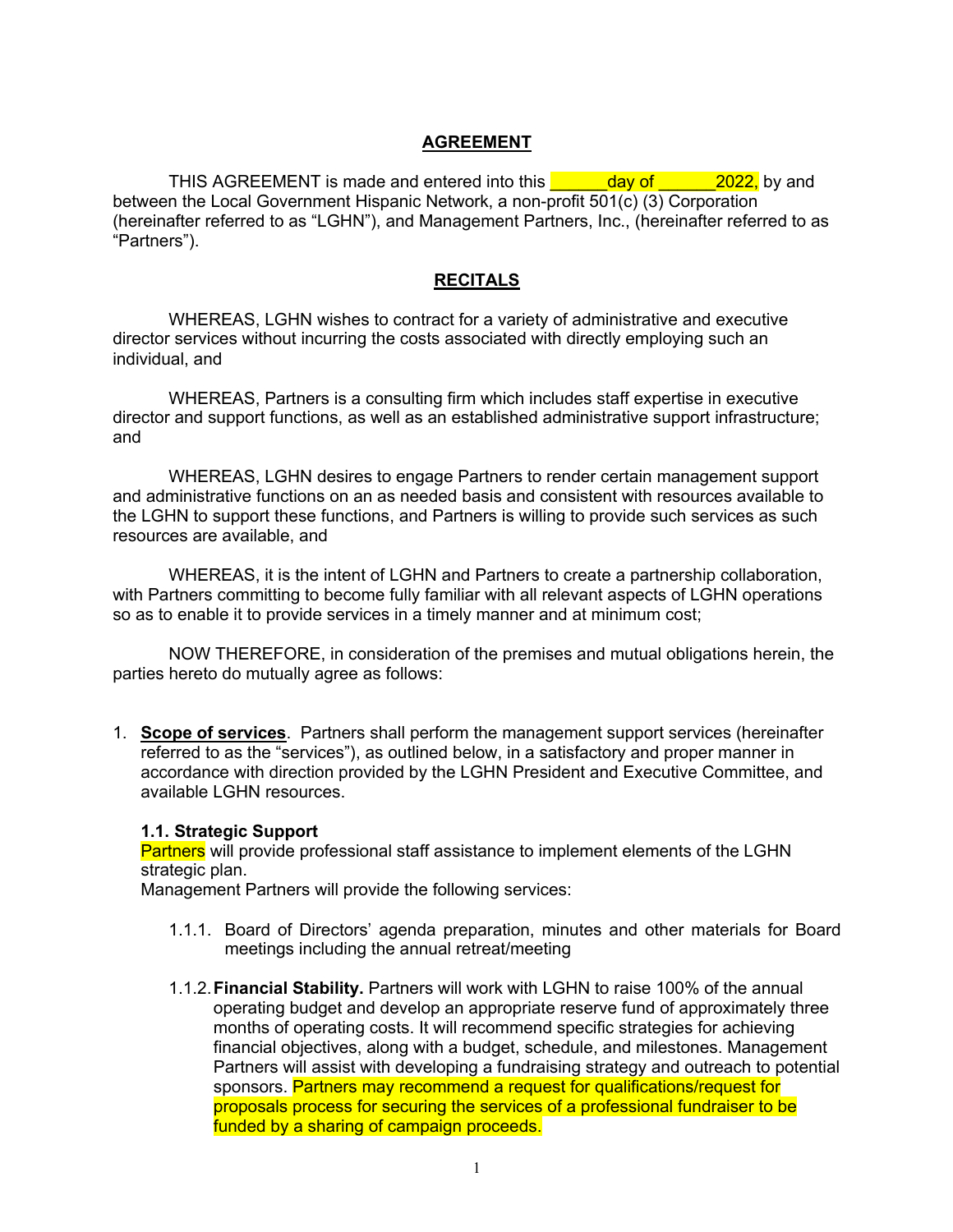1.1.3.**Membership Growth.**Management Partners services in this area will include in negotiating affiliation agreements, formalizing, and expanding the LGHN chapters membership program, and broadening the membership throughout the United States and Latin American countries. While membership growth is critical to the organization, Partners will focus first on financial stability and those elements of membership growth that will enhance the financial position of LGHN.

#### **1.2. Membership Services**

Management Partners will provide professional staff assistance to provide membership services. Specifically Management Partners will provide the following services:

- 1.2.1. Registering annual memberships and collecting dues
- 1.2.2. Maintaining an accurate and up-to-date membership database
- 1.2.3. Distributing mass emails to the membership to keep them informed of LGHN affairs
- 1.2.4. Responding to member requests for information/assistance
- 1.2.5. Responding to requests for information from prospective members

#### **1.3. Administrative Support**

Management Partners will provide professional staff assistance to administer LGHN business affairs. Specifically Management Partners will provide the following services:

- 1.3.1. Provide a dedicated phone line and email address for LGHN business. The phone line will be staffed during regular business hours (EST) and email will be returned daily
- 1.3.2. Provide a dedicated mailing address for LGHN business
- 1.3.3. Organizational record keeping
- 1.3.4. Tax reporting and completion of tax returns, at LGHN expense in addition to this contract. Audited financial statements are outside this contract
- 1.3.5. Accounts payable and receivable services
- 1.3.6. Utilization of Management Partners offices for LGHN meetings
- 1.3.7. Board of Directors' agenda preparation, minutes and other materials for Board meetings including the annual retreat/meeting

#### **1.4. Other Services**

Management Partners will provide professional staff assistance for program services. Specifically Management Partners will provide the following services:

- 1.4.1. Support to committees to achieve LGHN priorities and goals
- 1.4.2. Support to LGHN for national conferences and regional meetings; staff costs and division of proceeds may vary and shall to be discussed with the local planning committee
- 1.4.3. Support to LGHN for professional development, webinars and online training LGHN conference planning
- 1.4.4. Committee support
- 1.4.5. Regional LGHN events
- 1.4.6. Affiliate events
- 1.4.7. ICMA annual conference and other events
- 2. **Time of Performance**. Services of Partners shall be completed in accordance with the description above. Hours utilized to provide services shall be allocated to support the services described above.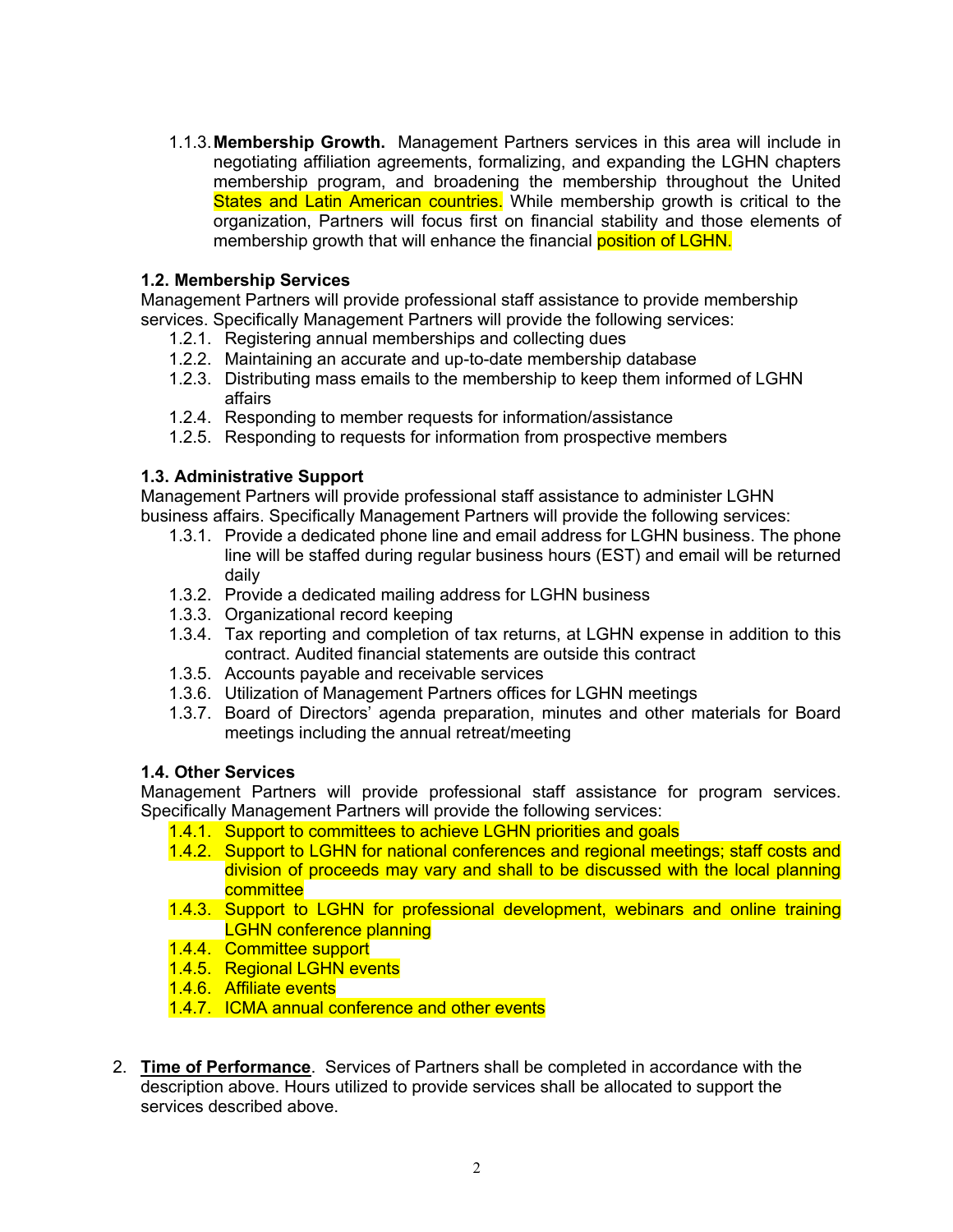These services shall be for the 2022 calendar year. The same recurring services shall be provided automatically for calendar year 2023, in addition to the LGHN Biennial Conference, unless either party requests that this agreement be reopened for amendments or updates.

3. **Compensation and Method of Payment.** Partners will invoice LGHN for services rendered monthly. The total amount of payment in accordance with this agreement shall not exceed the cumulative amount of \$225,000 for calendar years 2022 and 2023 excluding expenses. Hourly rates for the personnel assigned by Management Partners for this project are as follows:

| Management Partners'           | <b>2022 LGHN</b>  | <b>2023 LGHN</b>    |
|--------------------------------|-------------------|---------------------|
| Staff                          | <b>Discounted</b> | <b>Discounted</b>   |
|                                | Hourly Rates      | <b>Hourly Rates</b> |
| Senior Manager, Karen          | \$125             | \$140               |
| Davis                          |                   |                     |
| Senior Manager, Christine      | \$125             | \$132.5             |
| <b>Butterfield</b>             |                   |                     |
| <b>Senior Management</b>       | \$85              | \$95                |
| Analyst                        |                   |                     |
| <b>Management Analyst</b>      | \$60              | \$75                |
| <b>Administrative Services</b> | \$60              | \$75                |
| Manager, Jeri Beckstedt        |                   |                     |
| <b>Office Assistant, Paula</b> | \$33              | \$35                |
| Sitawi                         |                   |                     |

These rates represent a discount with respect to Partners normal hourly rates and LGHN agrees to keep these rates confidential. Management Partners may employ the services of other staff to minimize costs to LGHN.

Expenses incurred under this contract shall be reimbursed based on the following schedule:

| Cost of materials and supplies                                                      | At actual cost                                                                                                       |
|-------------------------------------------------------------------------------------|----------------------------------------------------------------------------------------------------------------------|
| Cost of mailings and publications                                                   | At actual cost                                                                                                       |
| Professional services contracts and special                                         | At actual cost                                                                                                       |
| services                                                                            |                                                                                                                      |
| Travel, memberships and other                                                       | At actual cost                                                                                                       |
| professional expenses                                                               |                                                                                                                      |
| Cost of equipment or allocation of                                                  | None                                                                                                                 |
| equipment costs                                                                     |                                                                                                                      |
| Cost of insurances and other coverage<br>required to perform the services solicited | None; appropriate insurance, including<br>professional error and omissions, is<br>included in the hourly rates above |
| Overhead charges or pass-through costs if<br>applicable                             | None                                                                                                                 |

4. **Sponsorship.** Management Partners shall be a sponsor as a result of the discounted rates provided to **LGHN and support the organization at the Platinum (or highest level of support)** level. Management Partners will be recognized at national, regional and annual events and on the LGHN website.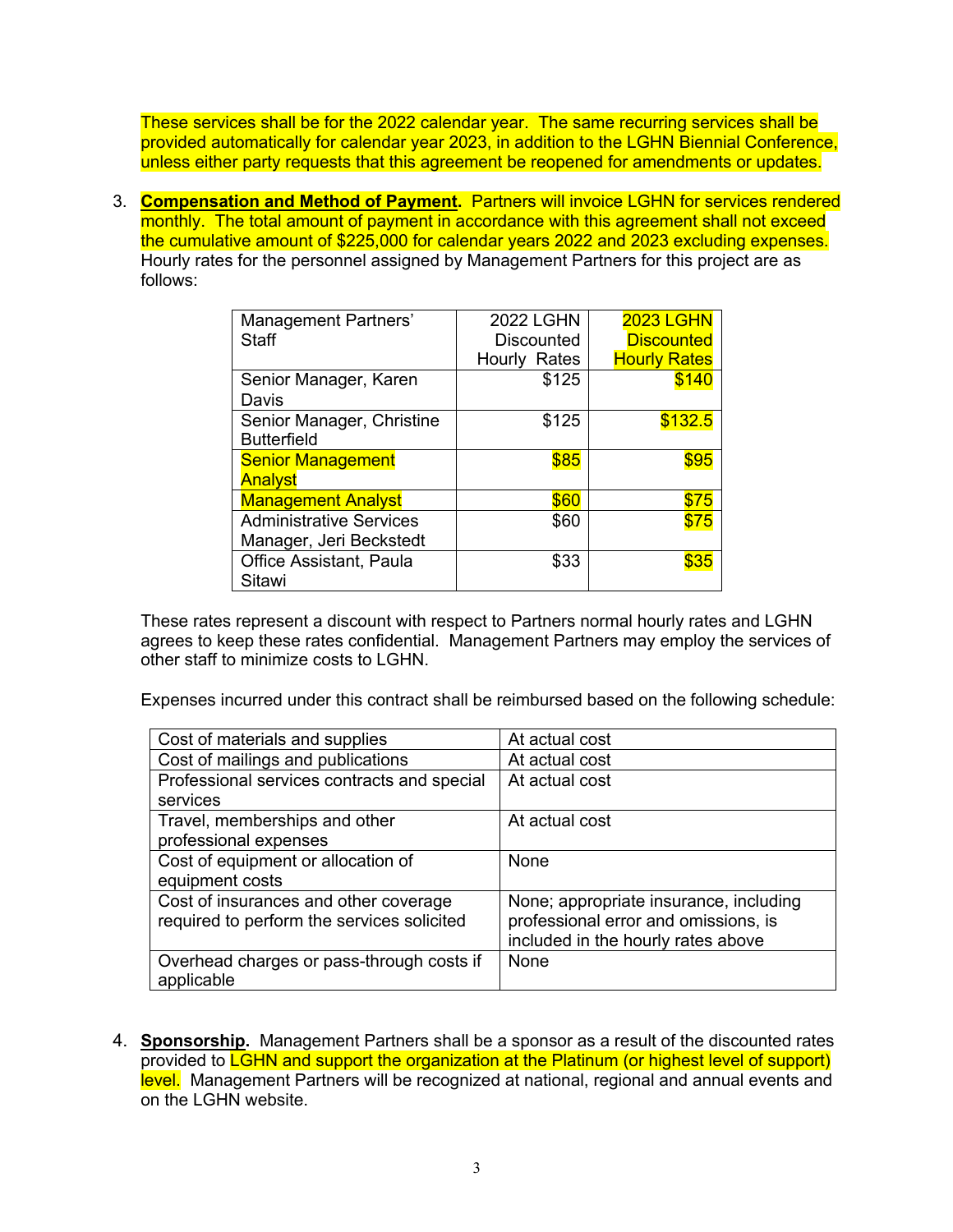- 5. **Independent Partners**. Neither Partners nor its employees are considered to be employees of the LGHN, for any purpose whatsoever. Partners is an independent contractor in the performance of the services herein described.
- 6. **Personnel**. Partners represents that it has, or will secure at its own expense, all personnel required in performing all of the services required under this Agreement. Such personnel shall not be employees of or have any contractual relationships with the LGHN. All the services required hereunder will be performed by Partners or under its supervision and all personnel engaged in the work shall be fully qualified and shall be authorized or permitted under state and local law to perform such services.
- 7. **Discrimination Prohibited**. In performing the services required hereunder, Partners shall not discriminate against any person on the basis or race, color, religion, sex, national origin or ancestry, sexual orientation, age, physical handicap, or disability as defined in the American With Disabilities Act of 1990, as now enacted or hereafter amended. In addition, Partners has a Diversity, Equity and Inclusion statement as a value we hold in high regard.
- 8. **Diversity, Equity and Inclusion.** Partners has a longstanding commitment to advancing diversity equity, and inclusion within the firm and for the local governments we serve. We are devoted to social justice in public policy development, local government service delivery and governance.
- 9. **Reports and Information**. At such times and in such forms as LGHN may require, there shall be furnished to LGHN such statements, records, reports, data and information, as LGHN may request pertaining to matters covered by this Agreement. Unless authorized by LGHN, Partners will not release any information concerning the project, including any reports or other documents prepared pursuant to this Agreement, until such release is authorized by LGHN.
- 10. **Establishment and Maintenance of Records**. Records shall be maintained by Partners in accordance with applicable law and requirements prescribed by LGHN with respect to all matters covered by this Agreement. Except as otherwise authorized by LGHN, such records shall be maintained for a period of three (3) years after receipt of final payment under this Agreement. Partners does not prepare audited financial statements.
- 11. **Assignability**. Partners shall not assign any interest in this Agreement and shall not transfer any interest in this Agreement (whether by assignment or novation), without the prior written consent of LGHN thereto.
- 12. Annual Contract Performance Review. The Board will conduct a performance review of the services provided by Partners to LGHN.
- 13. **Termination for Convenience of LGHN**. LGHN may terminate this Agreement at any time by giving at least 90 days' notice in writing to Partners. If Partners is terminated by LGHN as provided herein, Partners will be paid for the services actually performed to the time of termination.
- 14. **Construction and Severability**. If any part of this Agreement is held to be invalid or unenforceable, such holding will not affect the validity or enforceability of any other part of this Agreement so long as the remainder of the Agreement is reasonably capable of completion.